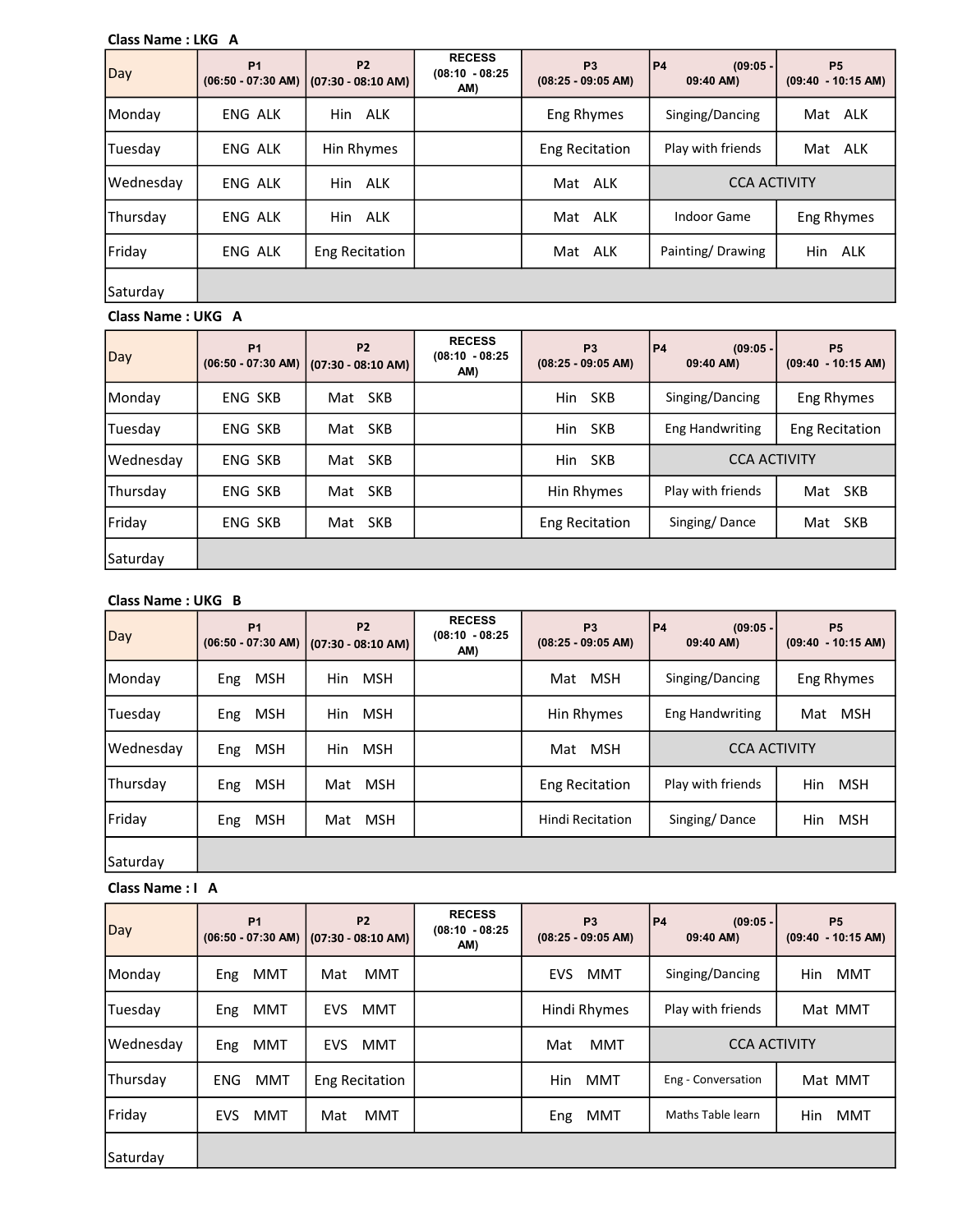# Class Name : I B

| Day       | <b>P1</b>         | P <sub>2</sub><br>$(06:50 - 07:30$ AM) $(07:30 - 08:10$ AM) | <b>RECESS</b><br>$(08:10 - 08:25)$<br>AM) | P <sub>3</sub><br>$(08:25 - 09:05 AM)$ | P4<br>$(09:05 -$<br>09:40 AM) | P <sub>5</sub><br>$(09:40 - 10:15 AM)$ |
|-----------|-------------------|-------------------------------------------------------------|-------------------------------------------|----------------------------------------|-------------------------------|----------------------------------------|
| Monday    | <b>NSG</b><br>Mat | <b>NSG</b><br>EVS                                           |                                           | Hin<br><b>NSG</b>                      | Singing / Dance               | Eng<br>NSG                             |
| Tuesday   | EVS NSG           | Hindi Rhymes                                                |                                           | Mat NSG                                | Play with friends             | NSG<br>Eng                             |
| Wednesday | NSG<br>Eng        | <b>NSG</b><br><b>EVS</b>                                    |                                           | Mat NSG                                | <b>CCA ACTIVITY</b>           |                                        |
| Thursday  | NSG<br>Eng        | <b>NSG</b><br>Hin                                           |                                           | Mat NSG                                | Eng - Conversation            | <b>EVS</b><br><b>NSG</b>               |
| Friday    | <b>NSG</b><br>Mat | Eng Recitation                                              |                                           | <b>Hin</b><br><b>NSG</b>               | Maths Table learn             | <b>ENG</b><br>NSG                      |
| Saturday  |                   |                                                             |                                           |                                        |                               |                                        |

#### Class Name : I C

| Day       | <b>P1</b>                | P <sub>2</sub><br>$(06:50 - 07:30$ AM) $(07:30 - 08:10$ AM) | <b>RECESS</b><br>$(08:10 - 08:25)$<br>AM) | P <sub>3</sub><br>$(08:25 - 09:05 AM)$ | P4<br>$(09:05 -$<br>09:40 AM) | P <sub>5</sub><br>$(09:40 - 10:15$ AM) |
|-----------|--------------------------|-------------------------------------------------------------|-------------------------------------------|----------------------------------------|-------------------------------|----------------------------------------|
| Monday    | <b>SNP</b><br>Mat        | EVS SNP                                                     |                                           | Hin<br>SNP                             | Singing / Dance               | Eng SNP                                |
| Tuesday   | <b>SNP</b><br><b>EVS</b> | Hindi Rhymes                                                |                                           | Mat SNP                                | Play with friends             | Eng SNP                                |
| Wednesday | Eng SNP                  | EVS SNP                                                     |                                           | Mat SNP                                | <b>CCA ACTIVITY</b>           |                                        |
| Thursday  | SNP<br>Eng               | Hin SNP                                                     |                                           | Mat SNP                                | Eng - Conversation            | EVS SNP                                |
| Friday    | <b>SNP</b><br>Mat        | Eng Recitation                                              |                                           | <b>SNP</b><br>Hin                      | Maths Table learn             | ENG SNP                                |
| Saturday  |                          |                                                             |                                           |                                        |                               |                                        |

# Class Name : II A

| Day       | <b>P1</b>                | P <sub>2</sub><br>$(06:50 - 07:30$ AM) $(07:30 - 08:10$ AM) | <b>RECESS</b><br>$(08:10 - 08:25)$<br>AM) | P <sub>3</sub><br>$(08:25 - 09:05 AM)$ | P4<br>$(09:05 -$<br>09:40 AM) | P <sub>5</sub><br>$(09:40 - 10:15$ AM) |  |
|-----------|--------------------------|-------------------------------------------------------------|-------------------------------------------|----------------------------------------|-------------------------------|----------------------------------------|--|
| Monday    | <b>EVS</b><br><b>MNC</b> | <b>ENG</b><br><b>MNC</b>                                    |                                           | <b>Hin</b><br>MNC                      | Play with friends             | Mat MNC                                |  |
| Tuesday   | <b>MNC</b><br><b>EVS</b> | <b>MNC</b><br><b>ENG</b>                                    |                                           | MNC<br><b>Hin</b>                      | <b>Mantras Recitation</b>     | Mat MNC                                |  |
| Wednesday | <b>ENG</b><br>MNC        | MNC<br><b>EVS</b>                                           |                                           | Mat MNC                                | <b>CCA ACTIVITY</b>           |                                        |  |
| Thursday  | <b>MNC</b><br><b>ENG</b> | <b>MNC</b><br><b>Hin</b>                                    |                                           | <b>EVS</b><br><b>MNC</b>               | Hin - Poem                    | Mat MNC                                |  |
| Friday    | <b>MNC</b><br><b>EVS</b> | Hindi Rhymes                                                |                                           | <b>ENG</b><br><b>MNC</b>               | Singing/Dance                 | Mat MNC                                |  |
| Saturday  |                          |                                                             |                                           |                                        |                               |                                        |  |

## Class Name : II B

| Day       | <b>P1</b>                | <b>P2</b><br>$(06:50 - 07:30$ AM) $(07:30 - 08:10$ AM) | <b>RECESS</b><br>$(08:10 - 08:25)$<br>AM) | P <sub>3</sub><br>$(08:25 - 09:05 AM)$ | P4 <br>$(09:05 -$<br>09:40 AM) | P <sub>5</sub><br>$(09:40 - 10:15$ AM) |
|-----------|--------------------------|--------------------------------------------------------|-------------------------------------------|----------------------------------------|--------------------------------|----------------------------------------|
| Monday    | ENG<br><b>SNV</b>        | SNV<br>Hin                                             |                                           | Mat SNV                                | Play with friends              | EVS SNV                                |
| Tuesday   | EVS SNV                  | Hin SNV                                                |                                           | Mat SNV                                | <b>Mantras Recitation</b>      | ENG SNV                                |
| Wednesday | <b>ENG</b><br><b>SNV</b> | <b>SNV</b><br><b>EVS</b>                               |                                           | Mat SNV                                | <b>CCA ACTIVITY</b>            |                                        |
| Thursday  | SNV<br><b>ENG</b>        | Eng Rhymes                                             |                                           | Mat SNV                                | Hin - Poem                     | Hin<br>SNV                             |
| Friday    | <b>SNV</b><br><b>EVS</b> | SNV<br><b>ENG</b>                                      |                                           | Mat SNV                                | Singing/Dance                  | <b>SNV</b><br>Hin                      |
| Saturday  |                          |                                                        |                                           |                                        |                                |                                        |